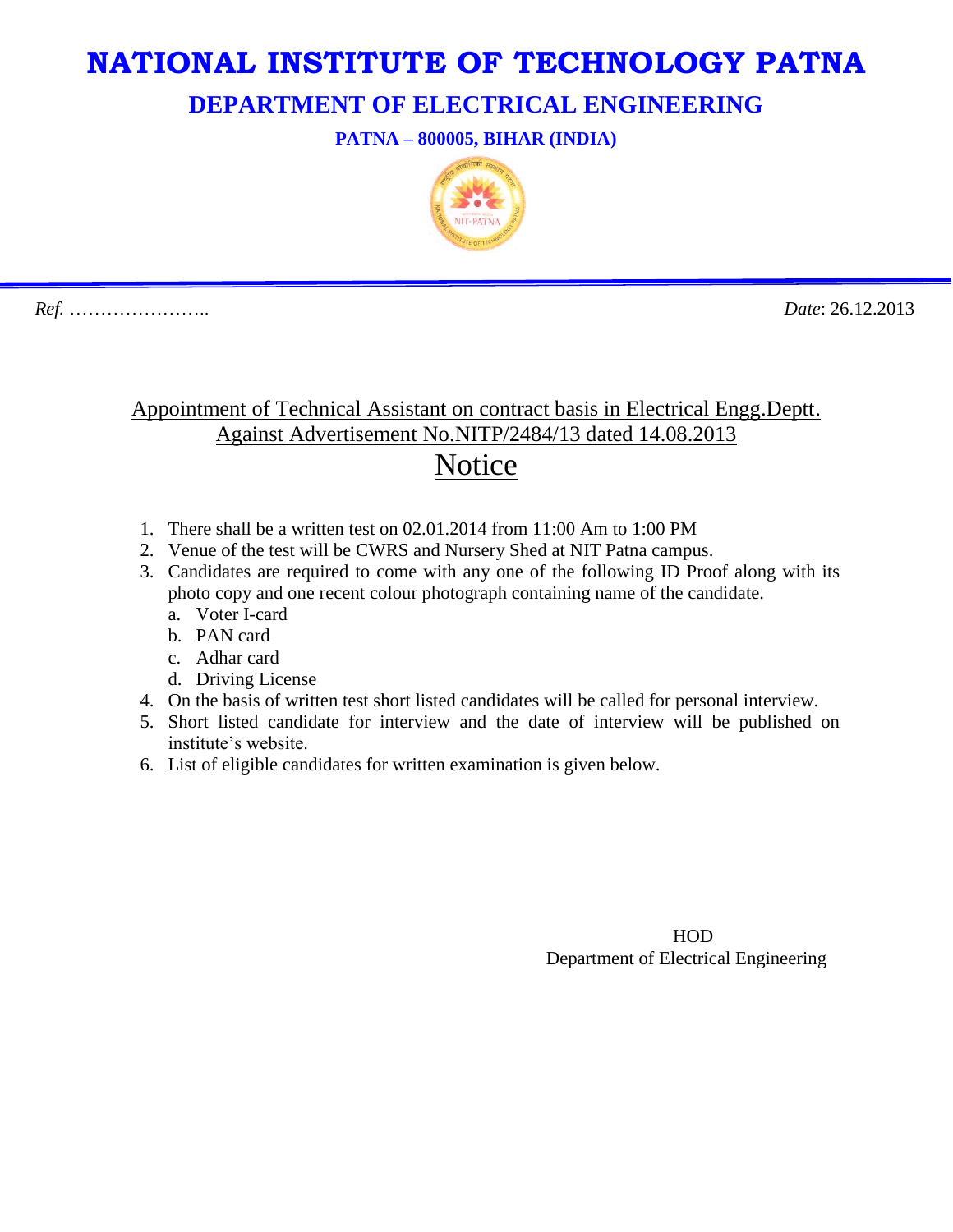## List of candidate

| S.NO         | A.No.           | <b>NAME</b>              | <b>DOB</b> | <b>ADDRESS</b>                                          |
|--------------|-----------------|--------------------------|------------|---------------------------------------------------------|
| $\mathbf{1}$ | EE213           | <b>LOVELY BEDI</b>       | 21-03-1991 | H.NO-215, ZONE NO-1, NEAR SUNDAY MARKET, BIRSA          |
| $\mathbf 2$  | EE330           | <b>SUDIP MONDAL</b>      | 30-04-1991 | PALASDANGA, BANKURA-722208                              |
| 3            | EE128           | A.RAGHAVENDRA            | 18-08-1995 | KOLWAKLE, MAHBOOBNGR-509102                             |
| 4            | EE369           | <b>MANISH KUMAR</b>      | 25-10-1991 | ROAD NO 1E, VRINDAWAN COLONY, NEAR                      |
| 5            | EE321           | SHEKHAR ANAND            | 01-01-1987 | S/O RAGHUNATH PD SINGH, BIHTA, PATNA-801103             |
| 6            | EE53            | <b>JULEE</b>             | 19-11-1985 | MAKUSPUR, KALI ASTHAN, MUNGER                           |
| 7            | EE200           | <b>MADAN DURGA RAO</b>   | 17-07-1989 | PALVAYI RENTACHI, GUNTOR                                |
| 8            | EE46            | ROMA SINHA               | 03-06-1991 | PETRATU THARMAL, RAMGARH, JHARKHAND                     |
| 9            | EE4             | <b>KRITI KUMARI</b>      | 25-04-1989 | C/O KURMIT MEDICAL HALL, KURMIDIH, B S CITY, JHARKHAND- |
| 10           | EE290           | NANDNI SHARMA            | 07-04-1993 | MANIYA CHOURAHA, MUNGER, BIHAR-811201                   |
| 11           | EE240           | <b>ASHISH RANJAN</b>     | 09-03-1985 | MAHADEO DIESELS, RANCHI RAOD, REDMA, NEAR DURGA         |
| 12           | EE249           | MD JAWAID SIDDIQUI       | 30-03-1991 | EAST OF MASJID, JAIL RD, CHANDRWRA, MUZAFFERPUR         |
| 13           | EE287           | PRATYAY MAITY            | 05-02-1991 | SHYAMHARIBAR, PASCHIM MANIKPUR, PURBA-721452            |
| 14           | EE301           | UJJAWAL KUMAR            | 09-12-1991 | KARAUTA, DORRAN, SALIMPUR, PATNA-803202                 |
| 15           | EE126           | PAGILLA NAGARAJU         | 10-09-1990 | H.NO.-3-14VEMWAKONDA, VALIGONDA, NALGONDA, AP-508112    |
| 16           | EE <sub>2</sub> | RAJIV KUMAR              | 20-10-1989 | GOPALPUR, KIL, LAKHISHARAI, BIHAR-811310                |
| 17           | EE241           | <b>DIPTI</b>             | 22-11-1987 | MAHADEO DIESELS, RANCHI RAOD, REDMA, NEAR DURGA         |
| 18           | EE300           | PRAHLAD KUMAR            | 19-05-1991 | GOPALPUR, MAKHAR, AKBARPUR, NALANDA-805110              |
| 19           | EE248           | <b>WRITWIK BLOW</b>      | 24-03-1985 | ANAND PARA, JALPAIGURI, WB                              |
| 20           | EE319           | RUNI MALHOTRA            | 10-01-1989 | SAHANI BAGH, BHUP LANE, ALAMGANJ CHOWKI, PATNA-7        |
| 21           | EE61            | <b>RUDRANIL DAS</b>      | 29-08-1987 | SANKARAHATI, MUNSIRHAT, HOWRAH-711410                   |
| 22           | <b>EE79</b>     | APPALANAIDU              | 15-07-1990 | ROOM NO-110, KIRPAL APTS, PATPAGANJ, NEW DELHI-110092   |
| 23           | EE337           | ABDUL RAUF ANSARI        | 25-05-1987 | KUPADIH, KALYAN PUR, GARHUA-822114                      |
| 24           | EE364           | <b>SUBHAM KUMAR</b>      | 27-10-1994 | SARBAHDA, KHAZERSARAI, GAYA-824239                      |
| 25           | <b>EE40</b>     | SWEETA RANI              | 25-12-1987 | WEAST BELAY RD, DANAPUR, PATNA                          |
| 26           | EE388           | ANIRUDDHA MANDAL         | 24-09-1992 | ORGRAM, BURDWAN, WEST BENGAL-713198                     |
| 27           | EE66            | MD ALE IMRAN             | 10-09-1981 | PIPRA, MANJHA, BARH-841427                              |
| 28           | <b>EE76</b>     | SHASHIKALA KUMARI        | 05-08-1987 | DARYAPUR, PARSDIHA, NALANDA-801305                      |
| 29           | EE245           | <b>AMIT KUAMR</b>        | 18-02-1991 | C/O-RAJU, C-59/A, N ASHOK NGR, N DELHI-803120           |
| 30           | EE135           | RADHAKRISHNA VARUN       | 17-01-1992 | H.NO.-145/6,LAXMI NAGAR,NAGARAM,ANDHRA PRADESH          |
| 31           | EE159           | <b>RITU RAJ</b>          | 01-01-1991 | POSTAL ASSISTANT HEAD POSTOFFICE, LAHERIYA SARAI        |
| 32           | EE246           | <b>KRISHENDU GHOSE</b>   | 04-10-1990 | 11 SHYAM SQURE LANE, KOLKATTA-700003                    |
| 33           | EE19            | <b>AKSHAY CHATURVEDI</b> | 26-10-1990 | TV TOWER RD, RAIGARH-496001                             |
| 34           | EE317           | ELIKA APPARAO            | 05-06-1988 | D.NO:S-86, NEAR GANGAMMAL TEMPLE, CHINA                 |
| 35           | EE7             | <b>HABIB AHMAD</b>       | 26-01-1988 | JARKHA, PALIGANJ, PATNA-801110                          |
| 36           | EE145           | ABINASH NAYAK            | 04-05-1989 | BARIGUMMA, KORPUT-764056(ODISA)                         |
| 37           | EE194           | <b>AMIT KUMAR</b>        | 02-04-1990 | KHAGARAJPUR, BABHANIV, VARANASHI-221311                 |
| 38           | EE303           | A S SWEETLY STARLET      | 22-01-1989 | PUJA WOMENS HOSTEL, NO 109,6TH MAIN, 2 ND PHASE, 2ND    |
| 39           | EE209           | <b>AMIT KAUSHIK</b>      | 10-10-1990 | H.NO.-116, BLOCK-01, KUNWAR SINGH NGR, NAGLOI, DELHI-   |
| 40           | EE326           | NISHANT KUMAR            | 20-10-1989 | RANI NIWAS, KAMALNAGAR COLONY, BHAGALPUR-813210         |
| 41           | EE123           | DEEPAK PANWAR            | 16-07-1991 | PANWAR SADAN MAHALAXMIPRAM, DEHRADUN                    |
| 42           | EE160           | CHANDRA KAMAL            | 01-11-1989 | PATHAR GALI,GAYA LINE,MITHA PUR,B AREA,PATNA-800001     |
| 43           | EE60            | <b>ANRIT GAURAV</b>      | 25-12-1990 | HNO-328,A P COLONY,GAYA                                 |
| 44           | EE238           | KAMREDDI S SAI PAVAN     | 08-08-1991 | D/NO:20-/8-10, P.RANGA RAO STREET, KRISHNA              |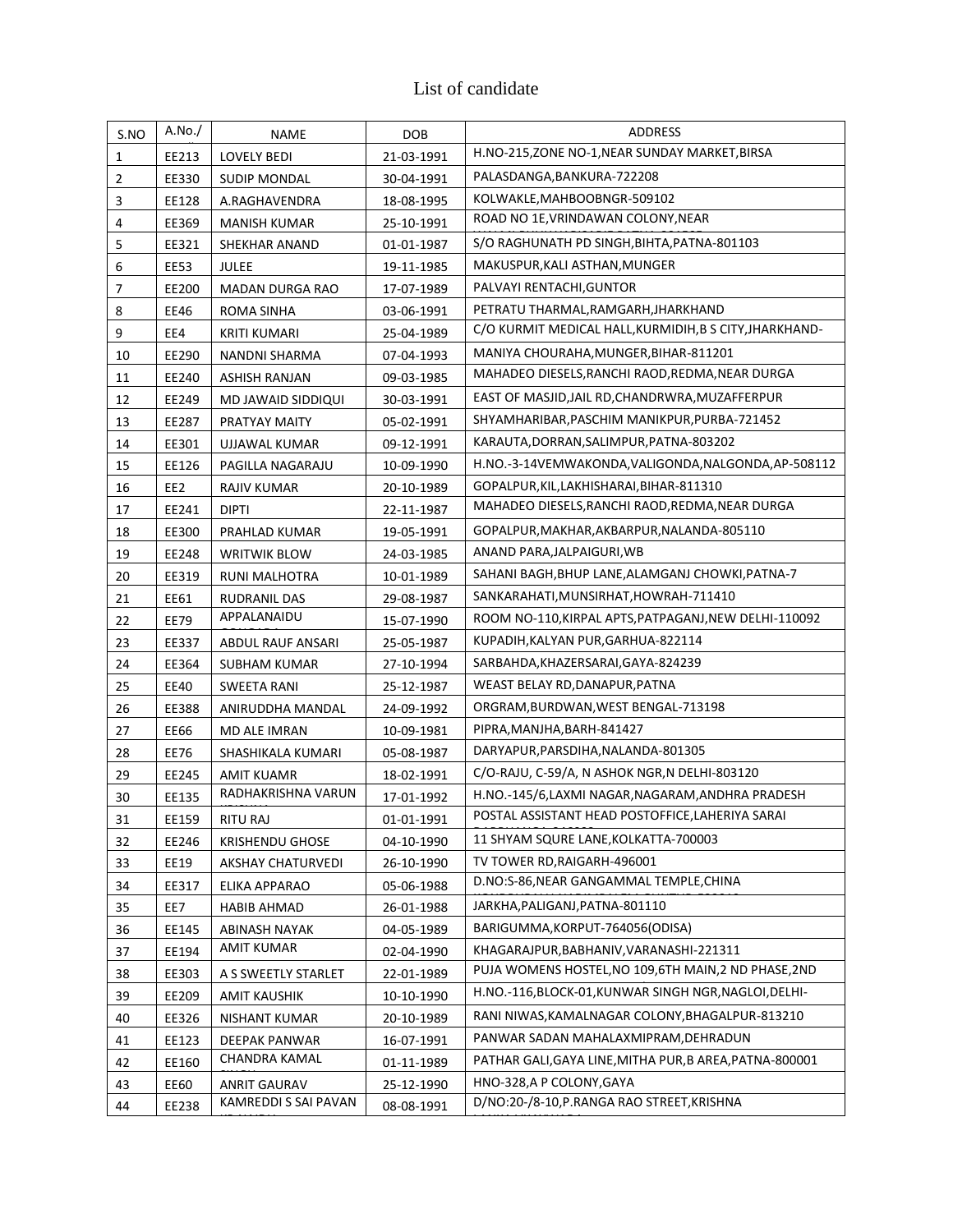| EE271          | <b>NISHI BALA</b>                                                                                                                                                           | 08-10-1989                                                                                                                                                                                                                                                                                        | RD NO-48, PROFESSOR COLONY, NORTH SHASTRI NGR, PATNA-                                                                                                                                                                        |
|----------------|-----------------------------------------------------------------------------------------------------------------------------------------------------------------------------|---------------------------------------------------------------------------------------------------------------------------------------------------------------------------------------------------------------------------------------------------------------------------------------------------|------------------------------------------------------------------------------------------------------------------------------------------------------------------------------------------------------------------------------|
| EE121          | PRAKASH KUMAR                                                                                                                                                               | 18-03-1991                                                                                                                                                                                                                                                                                        | JHAJHWA BAZAR,GOPALGANJ,BIHAR-841423                                                                                                                                                                                         |
| EE52           | ABHISHEK KUMAR                                                                                                                                                              | 10-01-1990                                                                                                                                                                                                                                                                                        | SHERPUR, MALPUR, MARANCHI, PATNA                                                                                                                                                                                             |
| EE223          | <b>VENGALA RAO</b>                                                                                                                                                          | 04-06-1992                                                                                                                                                                                                                                                                                        | CHINTALADEVI(V), KANDAPURAM(M), S P S R NELLORE(DT)                                                                                                                                                                          |
| EE157          | SWETA SINGH                                                                                                                                                                 | 30-01-1992                                                                                                                                                                                                                                                                                        | NEW V K S COLONY, Q.NO-4D, HAJIPUR, VAISHALI-844101                                                                                                                                                                          |
| EE307          | AMIT KANT                                                                                                                                                                   | 21-11-1989                                                                                                                                                                                                                                                                                        | MEERA SINGH BHAWAN, NEW SUNDHOULI ROAD, ROHTAS-                                                                                                                                                                              |
| EE297          | SANJAY KUMAR                                                                                                                                                                | 05-03-1989                                                                                                                                                                                                                                                                                        | CHURAMAN BUILDING, BAGAN BIGHA, WENA, NALANDA-803118                                                                                                                                                                         |
| EE191          | PANKAJ KUMAR SAMAL                                                                                                                                                          | 02-06-1989                                                                                                                                                                                                                                                                                        | QTR NO-307, IMMT COLONY, PO-RRL CAMPUS, BHUBNESHWAR-                                                                                                                                                                         |
| EE92           | SWASTICA SHRI                                                                                                                                                               | 15-09-1992                                                                                                                                                                                                                                                                                        | B-5, ROAD NO-2, MAJESTIC COLONY, N ASHIYANA NGR                                                                                                                                                                              |
| EE235          | <b>MANAS KUMAR MANU</b>                                                                                                                                                     | 01-03-1988                                                                                                                                                                                                                                                                                        | H/NO 5-224/A,2ND FLOOR, GALI NO-14PANDAV NGR, DELHI-                                                                                                                                                                         |
| EE313          | ASHVANI KUMAR                                                                                                                                                               | 25-01-1991                                                                                                                                                                                                                                                                                        | BADHAUNA, CHANDI, NALANDA-803108                                                                                                                                                                                             |
| EE132          | SUDHAKAR KUMAR                                                                                                                                                              | 01-09-1990                                                                                                                                                                                                                                                                                        | BHAGWANPUR, CHAKSEKHU, SAM                                                                                                                                                                                                   |
| EE278          | ANITA KUMARI                                                                                                                                                                | 17-10-1988                                                                                                                                                                                                                                                                                        | PRINCIPAL GOVT POLYTECHNIC, GULZARBAGH, PATNA-7                                                                                                                                                                              |
| EE189          | RAVI RANJAN KR DUBEY                                                                                                                                                        | 11-11-1988                                                                                                                                                                                                                                                                                        | LAURIYA, EAST CHAMPARAN, BIHAR-845411                                                                                                                                                                                        |
| EE296          | SHAMSHER ALAM                                                                                                                                                               | 15-05-1985                                                                                                                                                                                                                                                                                        | ARUN LODGE, ROOM NO-3, NEAR AYUB URDU GIRLS HIGH                                                                                                                                                                             |
| EE107          | THIYYALA SIVA PRASAD                                                                                                                                                        | 20-06-1992                                                                                                                                                                                                                                                                                        | PIRIDI, BOBBLI (ND) VIZIANAGRAM-535568                                                                                                                                                                                       |
| EE115          | <b>HAKIMASAB CHOUDRI</b>                                                                                                                                                    | 23-05-1987                                                                                                                                                                                                                                                                                        | H.NO.-806,8TH BLOCK,FREZAR TOWN,LAZER ROAD,BENGLORE-                                                                                                                                                                         |
| EE177          | RAMA SUBRAMANIAN S                                                                                                                                                          | 14-05-1995                                                                                                                                                                                                                                                                                        | NO.19,T M A STREET, SRIPERUMBUDUR-602105                                                                                                                                                                                     |
|                | TANIA MUKHARJEE                                                                                                                                                             |                                                                                                                                                                                                                                                                                                   | PURATAN SHIRE LANE, BELEPOLE, SANTRA GACHI, HAWRAH-                                                                                                                                                                          |
| EE284          | PARUL KUMARI                                                                                                                                                                | 01-10-1992                                                                                                                                                                                                                                                                                        | CHANDMARI RD, NEAR GOVIND                                                                                                                                                                                                    |
| EE312          | PARTHA PRATIM PAUL                                                                                                                                                          | 15-03-1991                                                                                                                                                                                                                                                                                        | OPP OF HIMADRI APPARTMENT, SINGA TOLA, NEAR NETAJI                                                                                                                                                                           |
| EE283          | NIRAJ KUMAR                                                                                                                                                                 | 24-02-1986                                                                                                                                                                                                                                                                                        | SAUGAON KOTHI, SAGOUN, SAGAULI, EAST CHAMPARAN-84546                                                                                                                                                                         |
| <b>EE99</b>    | SHYAM KUMAR                                                                                                                                                                 | 15-02-1989                                                                                                                                                                                                                                                                                        | D-1/370'GALI NO-14,ASHOK NGR,SAHADRA,DELHI                                                                                                                                                                                   |
|                | DIVAYANSHU KUMAR                                                                                                                                                            |                                                                                                                                                                                                                                                                                                   | B S D B M A, 2ND FLOOR, PANT BHAWAN, BALAY RD, PATNA                                                                                                                                                                         |
|                |                                                                                                                                                                             |                                                                                                                                                                                                                                                                                                   | BMP-16, BEHIND PUNJAB, NATIONAL BANK, PO-                                                                                                                                                                                    |
|                | SANTOSH KUMAR                                                                                                                                                               |                                                                                                                                                                                                                                                                                                   | VIJAY BHAWAN, BAJRA, NANGIBALI COLONY, PATNA                                                                                                                                                                                 |
|                |                                                                                                                                                                             | 30-12-1991                                                                                                                                                                                                                                                                                        | E-1 SHIDHRTHA BASTI, ASHRAM, N DELHI-110014                                                                                                                                                                                  |
|                |                                                                                                                                                                             |                                                                                                                                                                                                                                                                                                   | N.MURALISRIKAKULAM(DIST)AP-532410                                                                                                                                                                                            |
|                | ANIL KUMAR                                                                                                                                                                  | 10-04-1991                                                                                                                                                                                                                                                                                        | RMRI CAMPUS, Q.NO.-A/11, AGAMKUAN, PATNA                                                                                                                                                                                     |
|                |                                                                                                                                                                             |                                                                                                                                                                                                                                                                                                   | JALPURA, HASPURA, PS-HASPURA, AURANGABAD, BIHAR-824120                                                                                                                                                                       |
|                |                                                                                                                                                                             |                                                                                                                                                                                                                                                                                                   | LINEPAR, MIRZAPUR, NAWADA-805110                                                                                                                                                                                             |
|                |                                                                                                                                                                             |                                                                                                                                                                                                                                                                                                   | DOMGRAH, SINDRI, DHANBAD                                                                                                                                                                                                     |
|                |                                                                                                                                                                             |                                                                                                                                                                                                                                                                                                   | CHAKARAM, RD NO-21, PATNA-800001                                                                                                                                                                                             |
|                |                                                                                                                                                                             |                                                                                                                                                                                                                                                                                                   | DOBHI, PO+PS-DOBHI, GAYA                                                                                                                                                                                                     |
|                |                                                                                                                                                                             |                                                                                                                                                                                                                                                                                                   | SAUTH CHARMARI ROAD, LOHIYA NGR, KANKABAGH, PATNA                                                                                                                                                                            |
|                |                                                                                                                                                                             |                                                                                                                                                                                                                                                                                                   | NTTF AT RDTTEL GOLMURI, JAMSHEDPUR                                                                                                                                                                                           |
|                |                                                                                                                                                                             |                                                                                                                                                                                                                                                                                                   | BARIGORA, RAHARGORA, SINGHBHUM, -831016                                                                                                                                                                                      |
|                |                                                                                                                                                                             |                                                                                                                                                                                                                                                                                                   | PURBI PATEL NGR, HOUSE NO-27, RD NO-2, PATNA                                                                                                                                                                                 |
|                |                                                                                                                                                                             |                                                                                                                                                                                                                                                                                                   | BHUD, TECH BADI, DIST-SALON-173205                                                                                                                                                                                           |
|                |                                                                                                                                                                             |                                                                                                                                                                                                                                                                                                   | CHINTHADA STREET BOBBLI, MARKET AREA HOUSE NO.36-                                                                                                                                                                            |
|                |                                                                                                                                                                             |                                                                                                                                                                                                                                                                                                   | SADHNA PURI, CHAPRA-8411301                                                                                                                                                                                                  |
| EE25           | <b>GAURAV KUMAR</b>                                                                                                                                                         | 26-01-1993                                                                                                                                                                                                                                                                                        | SHEKHOPUR, GOVINDPUR, NAWADA-805102                                                                                                                                                                                          |
| EE129          | SOURAV BERA                                                                                                                                                                 | 11-02-1991                                                                                                                                                                                                                                                                                        | PASCIM, MEDIPUR, W.B                                                                                                                                                                                                         |
|                |                                                                                                                                                                             | 02-06-1991                                                                                                                                                                                                                                                                                        | SARDARNAGAR, GORAKHPUR, UP-273202                                                                                                                                                                                            |
|                |                                                                                                                                                                             |                                                                                                                                                                                                                                                                                                   |                                                                                                                                                                                                                              |
| EE161          | AMBUJ PANDEY                                                                                                                                                                |                                                                                                                                                                                                                                                                                                   | MUFTI MOHALLA, NAKHAS, NEAR TOWN HS, HIJIPUR, VAISHALI-                                                                                                                                                                      |
| EE163          | ABHIJEET KUMAR                                                                                                                                                              | 20-12-1989                                                                                                                                                                                                                                                                                        |                                                                                                                                                                                                                              |
| EE187          | SANJEEV KUMAR                                                                                                                                                               | 05-11-1989                                                                                                                                                                                                                                                                                        | SANJEEV GUPTA NAGAR, POLYTECHNIC PURNIYA                                                                                                                                                                                     |
| EE183<br>EE259 | AMARSHAKTI GUPTA<br>RANVEER KUMAR                                                                                                                                           | 09-07-1989<br>15-01-1992                                                                                                                                                                                                                                                                          | MANAIR, PARSHURAM MANDIR, BALLA, PIN-277207<br>ASHANAGAR (SANGATPAR), SHOSARAI, NALANDA-803118                                                                                                                               |
|                | EE211<br>EE43<br>EE358<br>EE45<br><b>EE85</b><br>EE106<br>EE122<br>EE363<br>EE31<br><b>EE20</b><br>EE16<br>EE49<br>EE97<br>EE218<br>EE15<br>EE377<br>EE21<br>EE105<br>EE251 | SHILU KUMARI<br>MD ANISUL AZAM<br>NAGAVARPU MURALI<br><b>AJAY KUMAR</b><br>PRAVIN KUMAR<br>DEEPAK KUMAR GUPTA<br>SUDHIR KUMAR<br>SUNIL KUMAR KESHRI<br>SANU RANJAN SINHA<br><b>MANISH KUMAR</b><br>PANKAJ KUMAR YADAV<br><b>SWATI KUMARI</b><br>PRAMJEET SINGH<br>SUNKARA RAJU<br>TUSHAR PARASHAR | 01-03-1990<br>13-09-1990<br>05-08-1991<br>22-06-1993<br>15-01-1990<br>02-02-1988<br>14-01-1986<br>28-02-1989<br>01-03-1988<br>24-03-1990<br>02-05-1988<br>12-12-1987<br>12-05-1991<br>10-04-1988<br>26-01-1992<br>09-09-1989 |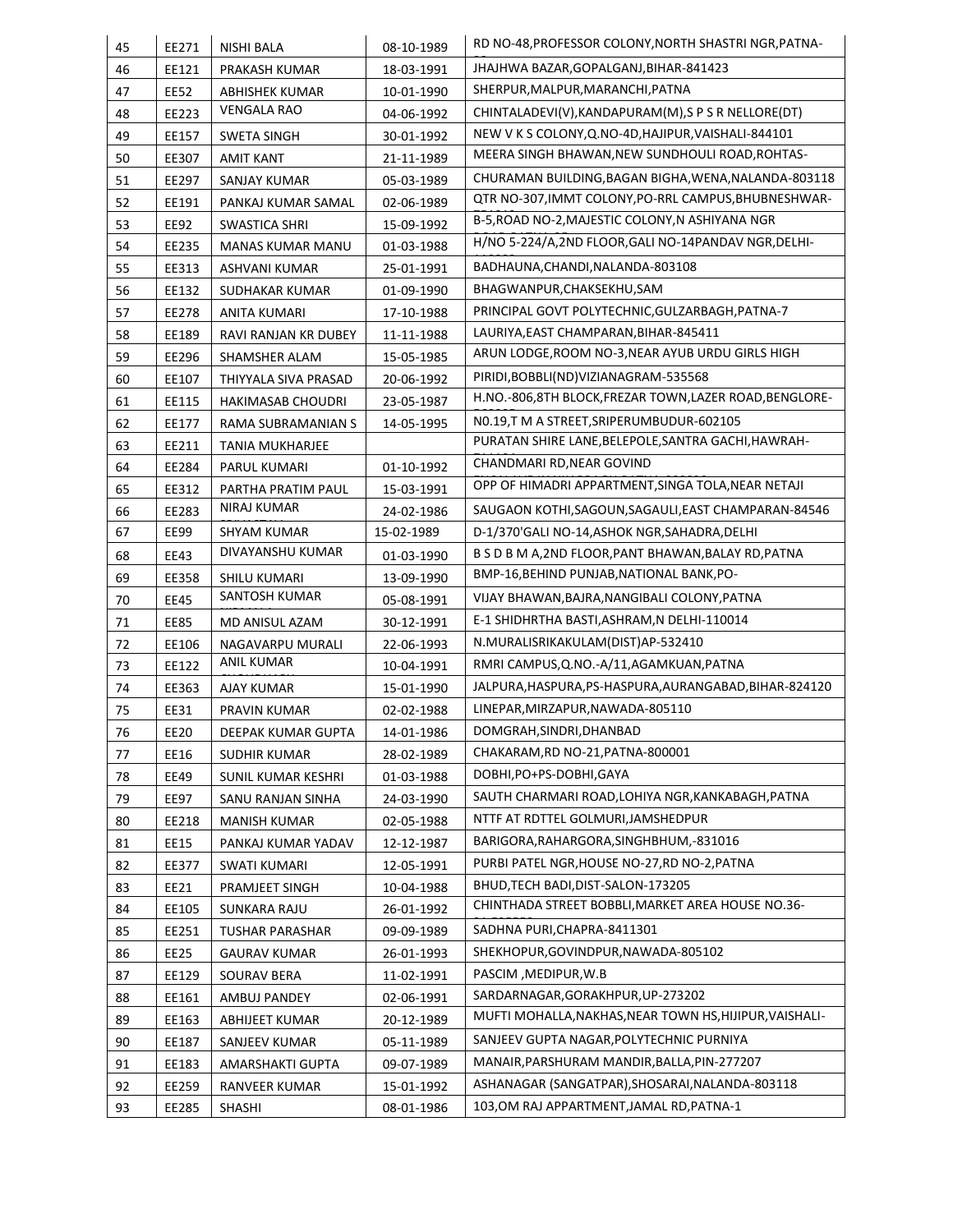| 94  | <b>EE36</b> | KOTA.CHANDRIKA            | 16-12-1991 | D.NO.10-20-26, KOTAWARI BUILDING, GANDHI                  |
|-----|-------------|---------------------------|------------|-----------------------------------------------------------|
| 95  | EE147       | <b>AVIJIT CHAKRABORTY</b> | 01-02-1990 | VSRC ND/04, IIT KGP, KHARAKPUR-721302                     |
| 96  | EE258       | <b>GOODU KUMAR</b>        | 15-10-1989 | KHALISHPUR, KABSHI, BANIYAPUR, SARAN (CHHAPRA)-841445     |
| 97  | EE197       | <b>BOMINENI SUMAN</b>     | 02-08-1992 | RAGHUNATHPULLY, GAFFERGODHIM, WARANGAL                    |
| 98  | EE47        | KUMARI ABISHEKTA          | 13-09-1989 | NEAR DEVI ASTHAN, NAND GAON, SHASTRI NGR, PATNA-800023    |
| 99  | EE280       | CHANDAN KUMAR             | 24-02-1988 | SAMUDAIK BHAWAN ROAD, KARPUN NGR, AKHARA                  |
| 100 | EE366       | <b>VICKY KUMAR</b>        | 20-09-1991 | CHHOTI BADALPURA, THANA RD, NEAR JAPANI                   |
| 101 | EE323       | MD NASIM ANSHARI          | 04-01-1990 | NEW COLONY PAMMERGANJ, NEAR PAMMERGANJ                    |
| 102 | EE371       | <b>DEEPAK KUMAR</b>       | 31-03-1993 | F-52, NIT CAMPUS, ROURKELA, SUNDARGARH, ODISHA-769008     |
| 103 | EE269       | SARITA KUMARI             | 05-07-1991 | DEO LOK, HOUSE NO-64, RD NO-6, INDRA PURI, PATNA-800024   |
| 104 | EE9         | <b>MD SABIR HUSSAIN</b>   | 06-02-1985 | SIMULLAH LODGE, MEWA SAW LANE, SULTANGANJ, PATNA          |
| 105 | <b>EE57</b> | MD SHAMIM AHMAD           | 12-01-1993 | MISHRIGANJ, PATHAN TOLI, BATAGANJ, DANAPUR, PATNA         |
| 106 | EE5         | KATUKIOJWALA              | 12-12-1990 | BHOPALPALLY, DT-WARANGAL, ANDHRA PRADESH                  |
| 107 | EE214       | PENDEM KASI RAO           | 19-05-1992 | PULIPADU, GORAZALA, PIN-522414                            |
| 108 | EE42        | <b>ROHINI KUMARI</b>      | 24-05-1990 | H.NO-322/400,RD NO.-5,RAJBANSHI NGR,PATNA-800023          |
| 109 | EE230       | MANI DEVENDAR             | 27-05-1991 | K34/14, RIVERVIEW, TELCO JAMSHEDPUR-831004                |
| 110 | EE306       | ANKIT SINHA               | 07-02-1995 | 431 A MAIN SHYAM PARK, GALI NO-                           |
| 111 | EE347       | RAJ VIJAY KUMAR           | 20-01-1990 | DYNAMIK HOMEO CLINIC, B-25, PATRKAR                       |
| 112 | <b>EE75</b> | PESARU MANOJ              | 07-12-1990 | BALAJI NGR, WARANGAL, AP-506167                           |
| 113 | EE51        | <b>NAVEEN ANAND</b>       | 25-06-1988 | PUSHPANJALI DURGA ASTHAN, NALANDA                         |
| 114 | EE198       | ANKITA SRIVASTAVA         | 12-10-1993 | L/74/NER LOCO COLONY, MAWAIYA, LAKNOW-236004              |
| 115 | EE372       | DEBA PRASAD DASH          | 28-11-1995 | A-28,M.S.SWAMINATHAN HALL, HALL NO-5, NIT                 |
| 116 | EE254       | HARVANSH KUMAR            | 15-02-1985 | SHAKUNTALAM RD NO-02, SHIV NAGAR, N JAGANPURA, PATNA-     |
| 117 | EE150       | SATYANDRA KUMAR           | 02-02-1985 | VIRAT NGR , LOWADIH, NAMKOM, RANCHI-834010                |
| 118 | EE156       | <b>JASHIM KIRAN</b>       | 07-01-1990 | ADARSH VIHAR COLONY, R.NO-2'B', BV                        |
| 119 | EE81        | DURGESH NANDAN            | 23-10-1988 | D J COLLAGE ROAD, SHASTRI NGR, MUNGER-811201              |
| 120 | EE3         | PRITI KUMARI              | 08-09-1994 | VIR KUWAR SINGH NGR, NAI SARAK, JANTA ROAD, PATNA-1       |
| 121 | EE288       | PAWAN KUMAR               | 20-07-1991 | KOON, BALAGATEH, SUNDER NGR, DIST MANDAI-175038           |
| 122 | EE72        | RAJESH MAHTO              | 09-05-1990 | JAHAJ TAND, BHOWRA, DHANBAD-828302                        |
| 123 | EE110       | <b>LOKESH KUMAR</b>       | 30-10-1989 | JUNMIG-100, BHARTI NIKETAN, GOVINDPURA, BHOPAL, 462023    |
| 124 | EE256       | LAKKOJO MURARI            | 24-03-1992 | 58-28-28/12, GANDHI NGR BUTCHIRAJ, VISHAKHAPATNAM-        |
| 125 | EE39        | ASHA DATTA                | 17-04-1991 | PLOT NO.-47,3RD CHETANA COLONY, PHASE-I, HUGLI            |
| 126 | EE94        | <b>PUJA SARAN</b>         | 30-01-1988 | C-3,DOORDARSHAN COLCONY, GULMORI, JAMSHEDPUR              |
| 127 | EE349       | CH.DURGA BHAWANI          | 28-08-1992 | H.NO-6-4-137, NETAJI MKT, KOTHAGUDEM, KHAMEM-507101       |
| 128 | EE23        | <b>AMOL PRATEEK</b>       | 31-01-1988 | ASHOK NGR, KANKARBAGH, PATNA                              |
| 129 | EE380       | SANJAY KUMAR              | 20-05-1988 | JAI PRAKASH NGR, DHIGHA GHAT, PATNA-11                    |
| 130 | EE221       | ABHINAY KR SINGH          | 12-01-1989 | SUBHAS NGR, CH-A/14, P.O-RAI, RANCHI-809209               |
| 131 | EE250       | AVINASH KR YADAV          | 07-07-1989 | DHANUSHI SARVSIMA, LALMANIA, MADHUBANI, BIHAR             |
| 132 | EE277       | ANTRARJIYAMI SAHOO        | 15-06-1992 | QR.NO.-2RBF-56/7,(UNIT-9)FLATE,BHUBNESHWAR-751022         |
| 133 | EE257       | <b>BIRI NAGA RAJU</b>     | 07-08-1992 | 29-1428/6, EAST KAKATNA NGR, MALKASGIRI, AP               |
| 134 | EE243       | SANTOSH KR SINGH          | 12-11-1988 | PREMHATA UKHAI, DIST-SIWAN-841227                         |
| 135 | EE275       | SATYAJEET MISHRA          | 08-12-1990 | PLOTE NO-933/D, SEC-6, CDA DIST-CUTTAK, ODISA, PINSALIPUR |
| 136 | EE281       | VIJETA KUMARI             | 12-12-1989 | CHAUHATTA, SAHU COLONY, POST-HAJIPUR, VAISHLI-844101      |
| 137 | EE208       | MANISH SINGH              | 03-07-1988 | VIKRAM VISONPUR, DEORIA(UP)274203                         |
| 138 | EE28        | <b>B.DAVID KULANDAI</b>   | 04-10-1986 | ARUNANDAPURAM, RAMANATHARAM, TAMILNADU                    |
| 139 | EE382       | PANKAJ KR TRIPATHI        | 28-05-1984 | H-38, STAFF COLONY, MOTILAL NEHRU NATIONAL INST. OF       |
| 140 | EE96        | DHIRAJ KR SINGH           | 07-07-1992 | <b>B D BKS COLLAGE ARARIA</b>                             |
| 141 | EE293       | SAUMOK DAS                | 04-09-1985 | 34/15, HARSHWARDHAN ROAD, DURGAPUR-71320                  |
| 142 | EE334       | <b>KIRAN KUMARI</b>       | 21-10-1988 | NEAR VHAGWAT MILAN MANDIR, OPP. OF SINGH                  |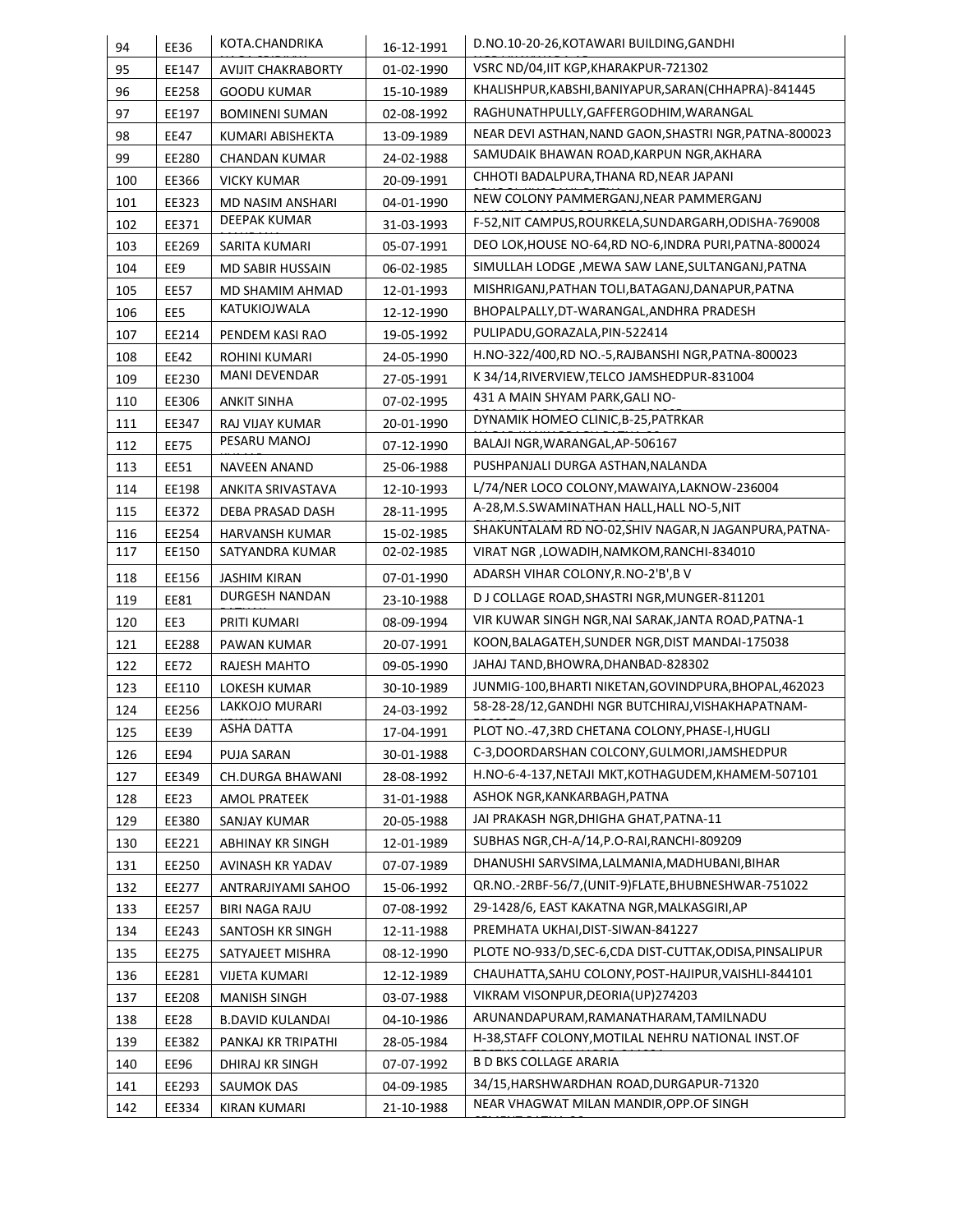| 143 | EE6         | NILESH KUMAR              | 02-10-1987 | GOLA ROAD WARD NO-11, SALEMPUR, BARH (PATNA)-803213       |
|-----|-------------|---------------------------|------------|-----------------------------------------------------------|
| 144 | <b>EE90</b> | SHASHIKANTA DALAI         | 23-03-1992 | H?G-130,LUMBANI VIHAR,NILADRI VIHAR C S PUR BBSR(ODISA)   |
| 145 | EE225       | ANKUR KUMAR SINGH         | 15-03-1990 | SIRSIYA, BEHIND GIRIDIH BLOK, QT NO B-33, GIRIDIH, 815301 |
| 146 | EE253       | NITISH KUMAR              | 26-02-1991 | ROOM NO-5, SECOND FLOOR, MHR LAY OUTSIDEDAHALLY           |
| 147 | EE199       | SONU KR KHARAWAR          | 06-05-1991 | 190/12A,2ND,SECTOR -12A,NEAR,NEAR MIYAWALI                |
| 148 | EE324       | SUBHASHIT KUMAR           | 22-12-1988 | BHANGAHA, KATIHAR-POTHIA-854114                           |
| 149 | EE314       | <b>SUNIT KUMAR</b>        | 31-03-1988 | NEAR FLORA NURSARY, WARD NO-3, SUBHASH                    |
| 150 | EE379       | SAURABH RAJ               | 17-11-1989 | MAHAVIR PATH, WEST PATEL NAGAR, PATNA-23                  |
| 151 | EE193       | RAVI KUMAR                | 26-02-1988 | NEAR IBRAR BAND, SULTANGNJ THANA, PATNA-6                 |
| 152 | EE13        | DHANANJAY KUMAR           | 08-06-1991 | SANDHADAMPAR, MOTIPUR, MUZAFFERPUR                        |
| 153 | EE100       | PINJALA SAISURENDER       | 19-11-1992 | FLATE NO-402, SRI KRISHNA PRIYA                           |
| 154 | EE168       | <b>CHANDRA BHUSAN</b>     | 24-12-1988 | PACHRUKHIA, PARSA, GAURICHAK, PATNA                       |
| 155 | EE102       | <b>BHUVANAM GANESH</b>    | 21-08-1994 | 3-283, NEAR VIGNESHWARA TEMPLE NEKARIKALU                 |
| 156 | EE298       | SUSHMITA KUMARI           | 01-01-1987 | I G I M S, PATNA-14, Q NO.-A5/16                          |
| 157 | EE25        | <b>GAURAV PRAKASH</b>     | 19-02-1990 | GOBLNDPURAM COLONY, ALLAHABAD(UP)                         |
| 158 | EE34        | <b>SWETA KUMARI</b>       | 05-03-1991 | DINKAR PATH, LOHIANAGAR, BEGUSARAI                        |
| 159 | EE328       | <b>GAURAV KUMAR</b>       | 01-02-1988 | NAVRATAN PUR(SANJAY NGR), POSTAL                          |
| 160 | EE354       | <b>SHAIK HABIB</b>        | 28-01-1990 | #15-3-207, MUNCHIPAL QTR, WARANGAL                        |
| 161 | EE65        | SHUBHAM DUBEY             | 08-11-1991 | H NO.-82, BALAJI NGR, J K RD, BHOPAL-462022               |
| 162 | EE165       | SATYAVARTA KR             | 25-09-1988 | BABURAHI, SHALIGARAMI, BEGUSARAI-851217                   |
| 163 | EE152       | SANTOSH KUMAR             | 18-10-1990 | SAHUGARD, MORKAHI, MADHEPURA, BIHAR                       |
| 164 | EE291       | PAPPU SINGH               | 04-06-1989 | SIKATA, POST-SIKATA, KHUSHI NAGAR, PIN-274303             |
| 165 | EE141       | <b>CHANDAN KUMAR</b>      | 12-03-1985 | JAHIRABAD, MOHIUDDIN NAGAR, SAMSTIPUR-848501              |
| 166 | EE139       | MD SAFIQUE ALAM           | 25-01-1991 | GARAHUA TOLA, SULTANGANJ, PATNA-800006                    |
| 167 | EE265       | ANIL KR SAW               | 05-03-1990 | RAGHUNATH SAW, KALYANPUR, DHANBAD-826004                  |
| 168 | EE351       | <b>SUMAN KUMAR BHARTI</b> | 13-06-1989 | GANDHI PURAM,EAST                                         |
| 169 | EE242       | RAGHU CHANDRA             | 08-08-1989 | D.NO-4-2-27/2, KALAVENKETRAO STREET, COLLAGE              |
| 170 | EE381       | SUDHA SINGH               | 13-03-1990 | KUSI, KAJTHI, SONEBHADRA, -231216                         |
| 171 | EE15        | PANKAJ KUMAR              | 10-09-1987 | PIKSA NAGRI, RANCHI-835303                                |
| 172 | EE119       | PATHLOTH RAMESH           | 25-12-1988 | MANANTHAPALLY, BUJRAMPET, RANGAMPET, KOUDIPALLI, MEN      |
| 173 | EE331       | CHANDAN KUMAR             | 13-01-1992 | GIRIJA KHADI BHAWAN, NEW MKT, PATNA-1                     |
| 174 | EE18        | MIRTHIPATI RAJESH         | 17-11-1992 | D/N26-8-103, PEERKI DTREET, VSP                           |
| 175 | EE131       | PAWAN KUMAR               | 16-07-1990 | BARCHATTI GAYA-824201                                     |
| 176 | EE63        | JUKURI SANJEEV RAO        | 08-05-1991 | TEKUMATLA.M.SURYAPET, NALGONDA, H.NO-1-21/1.PIN-          |
| 177 | EE375       | <b>NAWAB GHOSH</b>        | 01-05-1989 | BIT DEOGHAR, DEPT-EEE, JASIDIH, NEAR ST FRANCIS           |
| 178 | EE143       | AMIT SHOVAN               | 04-11-1991 | KOOLPATI RD BARDWAN, KOTWA-713130                         |
| 179 | <b>EE58</b> | SHUVAM SAHAY              | 19-05-1990 | RF-247, KANKARBAGH COLONY, HOUSING COLONY, PATNA          |
| 180 | EE113       | NITISH KUMAR              | 16-01-1991 | MUBARAKPUR, DANAPUR, SAHPUR, PATNA-801503                 |
| 181 | EE101       | <b>MANISH PANDEY</b>      | 24-02-1985 | FLATE NO-5,2021, SIDDIVINAYAK BILDING, ANAND NGR, PUNE    |
| 182 | EE108       | SHEKH JANI BEGAM          | 22-02-1992 | H.NO.-8-254, MANSURSHAPET, DACHEPALLI, GUNTUR-522414      |
| 183 | EE188       | SINDHIYA .M               | 05-07-1991 | NO.-26 NIGHT SOIL DEPT, ROADSRIRANGAM, TRICHY-620006      |
| 184 | EE226       | CHODVADIYA                | 12-09-1991 | 384 BHAGIRTH SOC PART-1, L.H ROAD, STREET-6               |
| 185 | EE289       | SANDEEP KUMAR             | 15-12-1988 | SIMLI PANDIRWA, MADHAV MILLS, MALSALAMI, PATNA-800008     |
| 186 | EE158       | AJAY KUMAR RAVI           | 19-02-1990 | KUMAR COLONY NEW GODOWN, GAYA-823002                      |
| 187 | EE367       | N RAMANA CHARY            | 07-06-1991 | 30-276/42/A/4,R K PURAM-500056                            |
| 188 | EE327       | <b>RANJEET KAUR</b>       | 05-10-1990 | H.NO-119, ARYASAMAZ ROAD, BALIA                           |
| 189 | EE286       | NITIN KUMAR               | 02-01-1989 | TEACHERS COLONY, NAYA PARA, DUMKA, JHARKHAND-814101       |
| 190 | <b>EE82</b> | ANIMESH CHATARJEE         | 03-05-1992 | ICHHIPUR, GOPINAGAR, DHANIAKHALI, HOOGLY-712402           |
| 191 | EE343       | <b>BHARTI SINGH</b>       | 19-01-1991 | 3 KA 285-286, SHIVAJI PARK, ALWAR (RAJ)-301001            |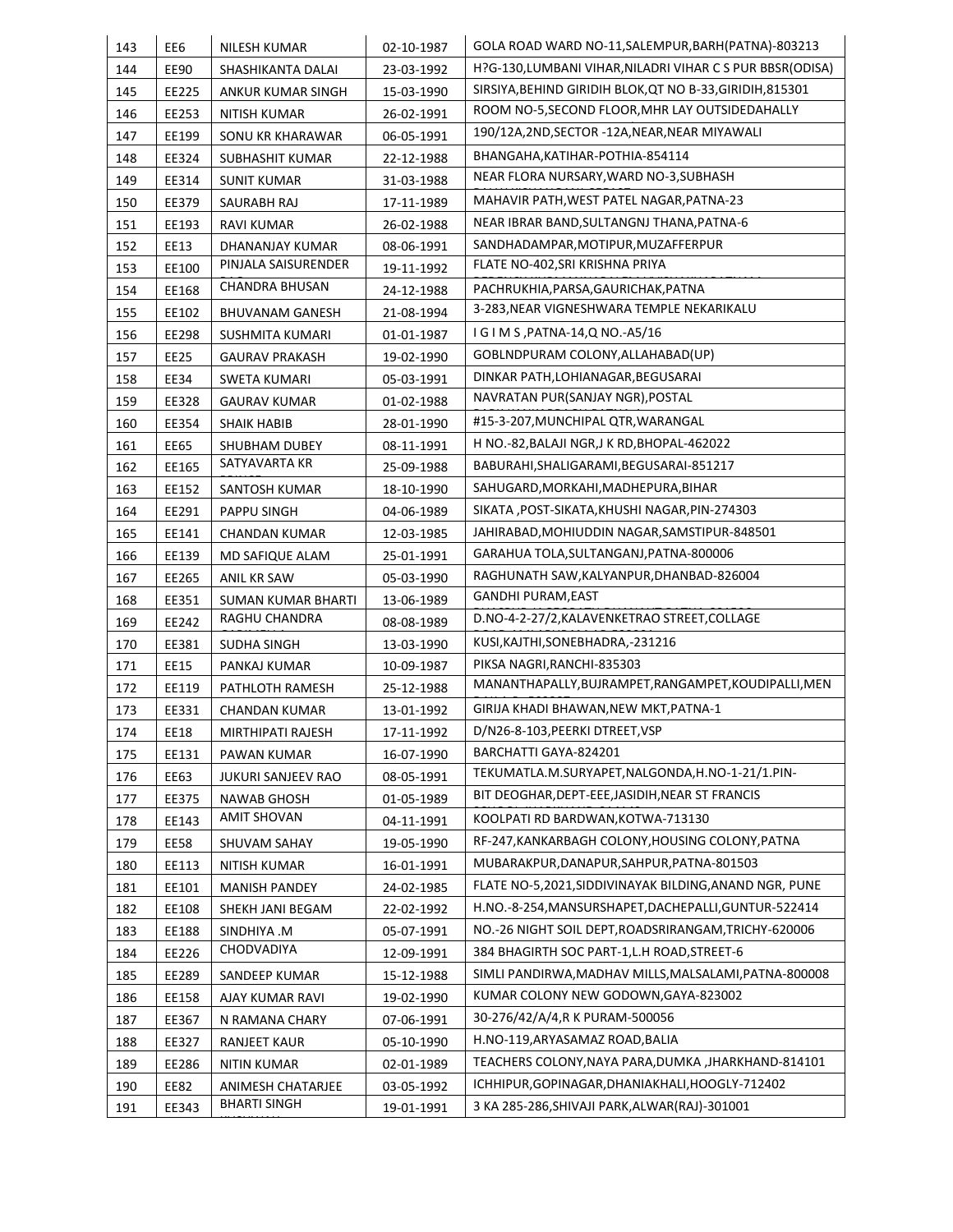| 192 | EE340       | V MAHENDER                         | 13-08-1991 | H.NO-1-4/1, VILL-MAREDGONDA PEDDAPALLY STATE, AP-        |
|-----|-------------|------------------------------------|------------|----------------------------------------------------------|
| 193 | EE178       | SHIVSUN KUMAR                      | 15-02-1982 | ASHOK NAGAR, BALEY ROAD, PATNA-14                        |
| 194 | EE304       | SHASHI MALA                        | 26-09-1991 | MATHURIA, BIHARSHARIF, LEHRI, NALANDA--803101            |
| 195 | EE315       | MINHAZ AHMAD                       | 02-05-1991 | MILLAT NGR, NEAR RESIDENCE OF TASLIMUDDIN, ARARIA        |
| 196 | EE279       | <b>KASHINATH DAS</b>               | 15-02-1992 | QTR NO:H NO-156, OLD AG COLONY, UNIT-                    |
| 197 | EE136       | THOVITI PRASANNA                   | 20-01-1991 | H.NO.-6-7-97, SHIVAJI NAGAR, NALGONDA, AP                |
| 198 | EE338       | DANISH RASHID                      | 14-12-1989 | SHEKHANA KHURD, NEAR KABRISTHAN PHATAK, BIHARSHARIF-     |
| 199 | EE359       | SHASHANK RAJ                       | 13-02-1994 | OM GIRLS HOSTEL, RAJEEV NGR, RD NO-4, PATNA-24           |
| 200 | EE219       | RAJIV RANJAN                       | 08-04-1990 | LAMBA TALAB, HAJARIBAGH, JHARKHAND-826306                |
| 201 | EE268       | <b>ANUPAN DEY</b>                  | 16-05-1988 | HABIBPUR, PASCHIM MADINIPUR, WB-721101                   |
| 202 | EE274       | <b>BHAGYASHREE B</b>               | 25-07-1991 | #158, I BLOCK 4TH                                        |
| 203 | EE24        | KUMAR AJEET                        | 01-06-1984 | ALANKAR JEWELLERSDEORIA, MUZAFFARPUR-843120              |
| 204 | EE44        | ASHISH RANJAN                      | 27-01-1992 | QRT NO.-748A, OFFICERS COLONY, KHAGAUL, PATNA            |
| 205 | EE54        | NITESH KUMAR                       | 01-10-1991 | OLD NO.21, NEW NO-98, PONNY AMAN KOIL STREET, BHARTHI    |
| 206 | EE207       | AJIT KUMAR                         | 30-07-1986 | BIPIN KUMAR, F-119, SECTOR-19, RAURKELA, ODISA           |
| 207 | EE282       | SAURAV KISHOR                      | 29-11-1989 | FH 131, SCHEME NO-54, VIJAY NAGAR, INDORE                |
| 208 | EE294       | RAVI SINHA                         | 21-06-1990 | ALO SADAN, FARABARI, THAKURGANJ, KISHANGANJ-855116       |
| 209 | EE8         | ROHAN ANAND                        | 05-04-1991 | FLAT NO 104, KUNJ APTT.ROAD NO-3MAHESH NGR, KESHRI       |
| 210 | EE138       | <b>MIRTUNJOY MODAK</b>             | 10-09-1985 | SADPUR, MASLANDPUR, HABRA, N 24 PRAGANA-743289           |
| 211 | EE247       | PUSHPESH KRANTI                    | 01-02-1990 | MALBIGHA, TELMAR, CHANDI, NALANDA-803204                 |
| 212 | EE64        | SANIIT SHILL                       | 05-07-1986 | SARAT NGR, NEW RANGIA PLASTIC FACTORY, DARJILING, WB-    |
| 213 | EE305       | AJIT KUMAR                         | 12-12-1990 | BAISA, PARBVATLA, KHAGRIYA-851212                        |
| 214 | EE374       | <b>SUSHANT BISWAS</b>              | 23-02-1991 | HOUSE NO-4, OFFICEERS ENCLAVE, NEAR KARANCHI NAGAR, UP   |
| 215 | EE166       | <b>VALIREDDI VIDYA</b>             | 01-07-1992 | R S N NURTY, QTR.NO.-694/A THATECHET LAYLEM, OPP 28 BUS  |
| 216 | EE93        | MANOJ MANGAR                       | 05-06-1988 | TEEN BHATTI MAIN ROAD, BALKUND, KOTA, RAJESTHAN          |
| 217 | EE236       | DANISH KAMAL                       | 13-01-1990 | SHEO CORNER, CATHOLIC CHURCH, ASHOK RAJ PATH, PATNA-4    |
| 218 | EE267       | SEEPIKA JYOTI                      | 10-02-1992 | MOH-BARADARI, COLLAGE MORE, BIHARSHARIF, NALANDA         |
| 219 | EE373       | ASHUTOSH KUMAR                     | 15-01-1988 | HIG FLATE-7HF7/33, BAHADURPUR HOUSING                    |
| 220 | EE227       | SHANKAR KUMAR                      | 06-05-1989 | ARAP, VIKRAM, PATNA-801104                               |
| 221 | EE232       | MITHILESH KUMAR                    | 10-08-1994 | AT+PO-SONDIHA, PASRAHAMAHADDIPUR, KHAGARIYA-851212       |
| 222 | EE378       | MD SHAHID HABIBI                   | 10-02-1990 | KHALILPURA KBASITHAN, NEAR                               |
| 223 | EE224       | <b>CHAWA SHRI</b>                  | 31-07-1991 | DOOR NO-7-8-14, DANKA RD 4/5                             |
|     |             |                                    | 05-09-1988 | ADARSH NGR, BARA BAHERA, HOOGLY-712246                   |
| 224 | EE176       | RAJEEV KUMAR                       |            | GHORMARA, DEOGHR-814120                                  |
| 225 | EE385       | SAURABH KUMAR<br>CHINTAPALLY NAGA  | 15-06-1986 | H.NO.-2-6,DADANPALLY,NALGONDA,AP-508001                  |
| 226 | EE127       |                                    | 04-04-1988 | HALOGONDA, KURNUL-518308                                 |
| 227 | EE144       | JANGAMRAVI KR                      | 01-07-1990 | SHAMSHER NGR, HUSSAINABAD, SHEKHPURA                     |
| 228 | EE192       | MD MERAJ ALAM                      | 12-06-1986 | POLICE COLONY, ANISHABAD, BIHAR-800002                   |
| 229 | EE185       | <b>VIKAS KUMAR</b>                 | 12-12-1989 | DHANWAL TEHSIL, DIGOD, KOTA-325204                       |
| 230 | EE86        | MOHAN LAL MEGHWAL<br>DIPTI RRANJAN | 05-08-1992 | KHANDASAHI, RAHANGAGORDA, BAMANAL, GOP, PURI-752121      |
| 231 | EE151       |                                    | 16-02-1987 |                                                          |
| 232 | EE325       | PRASHANT KUMAR                     | 19-03-1991 | TETARIA, TETARIA FACTORY, EAST CHAMPARAN-845436          |
| 233 | EE341       | KATTOJU KR SWAMY                   | 10-06-1990 | H.NO-4-8: VILL-RAMARAM: GUNDALA, NALGONDA, AP-508277     |
| 234 | EE370       | ARUN KUMAR                         | 25-12-1984 | BIHAR TEXT BOOK PRESS, BUDH MARG, PATNA-800001           |
| 235 | EE384       | <b>RITU PRIYA</b>                  | 30-12-1988 | 97-POCKET-1, GREEN HILL APRT.SEC-23, ROWNI, NEAR DELHI-  |
| 236 | EE322       | <b>MD SALIK</b>                    | 13-10-1989 | SHASHUPAN, LALBAGH, DARBHANGA-846004                     |
| 237 | EE302       | ASHISH KUMAR ANAND                 | 03-04-1991 | SOUTH DELHI BLOK CENTRE, SHOP NO-21, DDA SHOPING         |
| 238 | EE'368      | NAGENDRA KR                        | 25-08-1986 | DHANPALPUR, POST-KASHIPUR, DIST. VARANSHI                |
| 239 | EE67        | NIDHI KUMARI                       | 25-12-1991 | NOORA, HANSIDIH, MASAURIH, PATNA                         |
| 240 | <b>EE88</b> | RAVI SHEKHAR                       | 15-03-1987 | 10/09, BASERA COOPERATIVE, INDRAPURI, KESHRI NGR, PATNA- |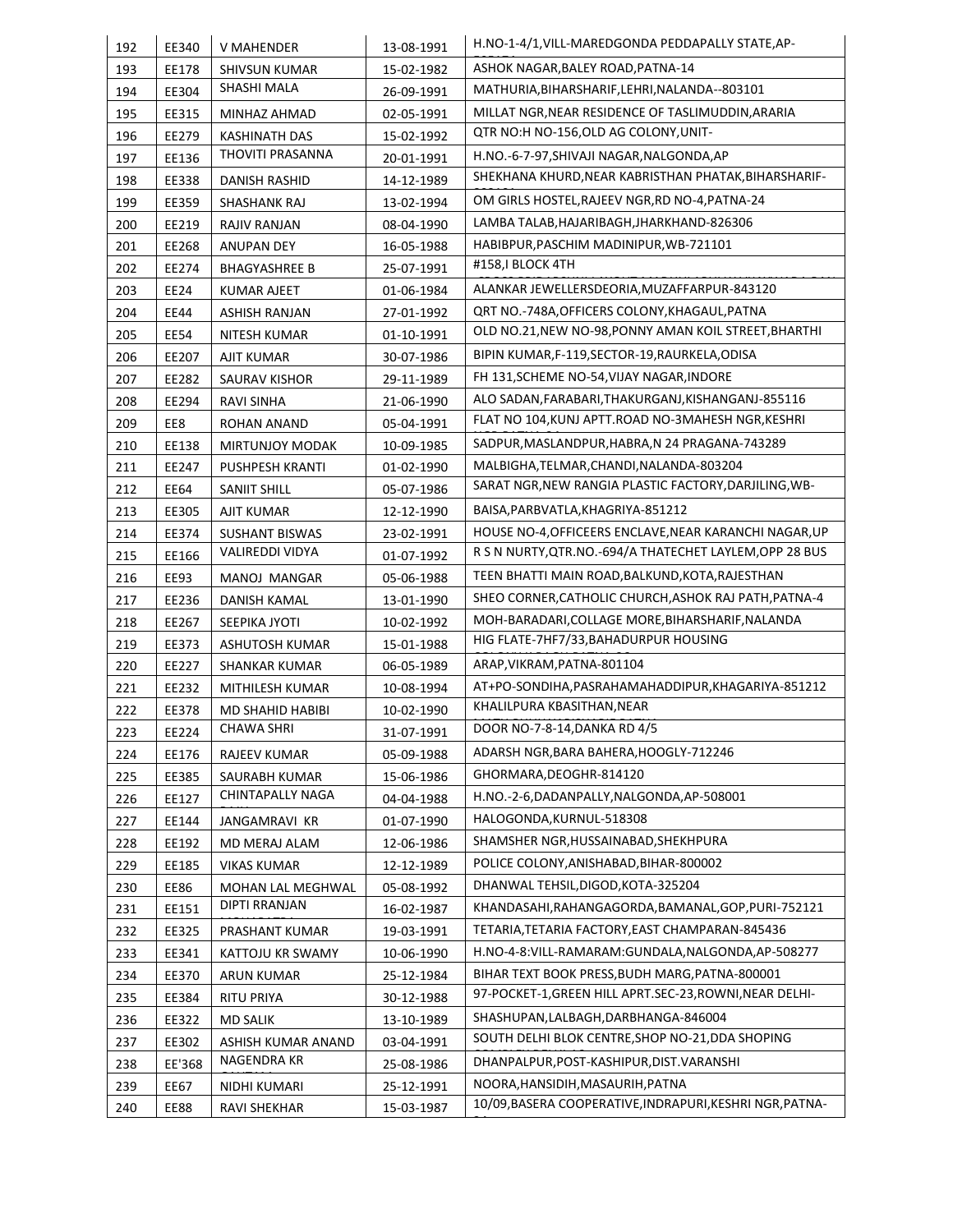| 241        | EE234          | PANKAJ KUMAR                       | 01-03-1983 | GANDHI ASHRAM HAJIPUR BACK OF KHADI BHANDAR, HAJIPUR-  |
|------------|----------------|------------------------------------|------------|--------------------------------------------------------|
| 242        | EE201          | DHARAMJI SHASHI KR                 | 17-05-1995 | CHILLPUR, MELAPALLY, ADILABAD AP-5042451               |
| 243        | EE174          | ASHOK KUMAR                        | 02-02-1991 | YADAV BUILDING, BHOJPUR COLONY, N RAM LAKHAN           |
| 244        | EE133          | RAJESH KUMAR                       | 02-09-1989 | Q.NO-RML-98, SINDRI, DHANBAD                           |
| 245        | EE336          | <b>GOLENA KARTIK KR</b>            | 15-02-1991 | 1-3-75/1/C, RAJENDRA NAGAR, MAHBOOBNAGAR, AP-509001    |
| 246        | EE387          | SANTOSH KUMAR                      | 14-10-1989 | 314 SHANTI NAGAR JAIL ROAD, WORD NO-5GOHAD, BHIND-     |
| 247        | EE162          | KUMARESH PAL                       | 27-05-1991 | UCTLCOLONY, JADUGUDA, E.SINGBHUM-832102                |
| 248        | EE206          | <b>VIVEK KUMAR</b>                 | 26-11-1990 | C-53, POLICE COLONY, ANISHABADPATNA-800002             |
| 249        | EE348          | VISHWAJEET SHARMA                  | 14-08-1987 | 68-B CIVIL LINES BAREILLY                              |
| 250        | EE186          | ZAFRUL HASSAN                      | 12-08-1987 | MATA SHUSHILA SADAN, ROOM NO 01, KOLHUARWA JANPUL      |
| 251        | EE14           | <b>RAKESH KISHORE</b>              | 01-03-1986 | RALAY Q.NO.-108(AB), MOKAMA, PATNA-803221              |
| 252        | EE68           | INDRAJEET                          | 16-12-1990 | HANSIDIH, MASAURIH, PATNA-804452                       |
| 253        | EE69           | SUNITA KUMARI                      | 22-08-1992 | PATWA TOLI, BAM ROAD, DAUD NGR, AURANGABAD             |
| 254        | EE204          | <b>MADAN MOHAN</b>                 | 29-09-1989 | QRS-NO.-H1274,SECTOR-01,RAURKELA-                      |
| 255        | EE255          | KUMARI ANAMIKA                     | 01-02-1990 | NEAR KRISHNA KUTIR, BANGALI TOLA, LAHE RAI             |
| 256        | EE50           | SUJEET KUMAR                       | 18-01-1990 | FLAT NO:F 1/6, WALMI COMPLEX, JANIPUR PHULWARI         |
| 257        | EE252          | <b>RANJAN KUMAR</b>                | 18-10-1989 | KRISHNA NIWAS,H.NO-344,WARD NO-37,DANAPUR,PATNA        |
| 258        | EE62           | saroj kumar                        | 15-01-1986 | SHIVPURI, ANISHABAD, NEAR ALUMINIUM FACTORY, PATNA     |
| 259        | EE383          | JAWAHAR SINGH                      | 05-05-1986 | RAMA NIWAS, KATKA, LAKSHIPUR, JHUNSI, ALLAHABAD-211019 |
| 260        | <b>EE95</b>    | SONI KUMARI                        | 05-01-1993 | GAFA NIWAS NR.KANTI LODGE,JAKANPUR GAYA                |
| 261        | EE84           | PROTAP GHOSH                       | 28-05-1987 | NEW G-2, JODHPUR COLONY, NEAR UNIVERSITY CLUB, BHU     |
| 262        | EE205          | <b>BHUKHIYA RAMULU</b>             | 30-01-1991 | TIRUMALAYAPERAMKHAMMAM AP-507183                       |
| 263        | EE244          | <b>TARESH SARVESH</b>              | 16-01-1991 | ARYA SAMAJ PATH,SAHEBGANJ,BIHAR-CHAPRA                 |
| 264        | EE342          | <b>WASIUL HAQUE</b>                | 15-03-1988 | VIL-PIPRA, MANJHA GARH, GOPALGANJ-841427               |
| 265        | EE114          | <b>BATTE RAJU</b>                  | 01-02-1991 | NETHAKUPPAM, R C PURAM, CHITTOOR-517561                |
| 266        | <b>EE89</b>    | MIRTUNJAY KUMAR                    | 24-01-1989 | INDRAPURI, KESHRI NGR, PATNA-24                        |
| 267        | EE212          | <b>ZUNAID QUMAR</b>                | 25-12-1985 | BHAGWANPUR HAT, DIST-SIWAN-841408                      |
| 268        | EE311          | ROMA PANDEY                        | 16-04-1991 | NO.49 GROUND FLOOOR, 8TH CROSS, SUBRAMANI              |
| 269        | EE17           | RAHUL KUMAR                        | 29-10-1991 | BABLOO FURNITURE, DURGA ASTHAN ROAD, MUZAFFERPUR       |
| 270        | EE389          | YOGESH KUMAR                       | 03-03-1991 | NH-31,ASHA NAGAR,SOHSARAI,BIHARSHARIF,NALANDA-         |
| 271        | EE308          | ARINDAM CHOUDHARY                  | 05-08-1991 | 10 A F HOSPITAL, HASIMARA, JALPAIGURI-938210           |
| 272        | EE109          | RAMASWAMI REDDY                    | 14-06-1988 | H.NO.-3-10-20/158, RTC COLONY, RAMANTHAPUR, HYD-500013 |
| 273        | EE12           | ANSHU KUMAR                        | 11-08-1984 | MANJHULI, PO-AKHTIYARPUR, PATNA-801104                 |
| 274        | EE59           | AMANDEEP                           | 24-02-1992 | C-259/A, NEW ASHOK NGR, NEW DELHI-110036               |
| 275        | EE104          | <b>GOLA DEVENDRA</b>               | 10-03-1991 | PEDDANELATURU, GONEGANDALA, KURNUL-518463              |
| 276        | EE118          | SANDEEP KUMAR                      | 15-02-1991 | TARWAN, BANKE BAZAR, GAYA-824217                       |
| 277        | EE140          | VIKASH KUMAR                       | 12-01-1992 | KHODAGANJ, NALANDA, BIHAR-801303                       |
| 278        | EE169          | ZEESHAN ALAM                       | 14-10-1991 | QUZI NGR COLONY, NEAR MASQUE, PHULWARI SHARIF, PATNA-  |
| 279        | EE222          | YARAM NAGI REDDY                   | 14-09-1988 | KOKIRENI POST, PIN-508233                              |
| 280        | EE83           | SUBHAM KUMAR RAJ                   | 20-11-1987 | FANCY BASTRALAY, KINJER, ARWAL-804423                  |
| 281        | EE237          | ANAND PACHAURI                     | 16-03-1992 | 39-B,KUNTI NAGAR,BARRA-2,KANPUR-UP,PIN-208027          |
| 282        | EE365          | ASHUTOSH JHA                       | 07-06-1988 | J-5, RAJEEV NGR, NEAR HOLLY CROSS KAPA, RAIPUR         |
| 283        | EE273          | NAVNEET KUMAR                      | 09-02-1992 | NAYA CHAWNI, BARIARPUR, MUNGER810211                   |
| 284        | EE262          | RANDHI KR SINGH                    | 16-10-1987 | RAJNAGAR, MADHUBANI-847235                             |
|            | EE360          | ABHINAW ANAND                      | 05-01-1989 | SHIV LAXMI BHAWAN, ANJALI BHAWAN, ANJALI               |
| 285        |                | VISHNU PRASAD                      |            | BIRBHADR NGR, 2ND STAGE VIBHUTIPURA MAIN               |
| 286        | EE103          |                                    | 18-07-1989 |                                                        |
|            |                |                                    | 01-08-1993 | FLATE NO-268, DEFENCE COLONY, ASHOK                    |
| 287<br>288 | EE175<br>EE120 | ALOK RANJAN KUMAR<br>CHANDAN KUMAR | 17-01-1988 | RAJBABU PARA DUMKA, JHARKHAND-814101                   |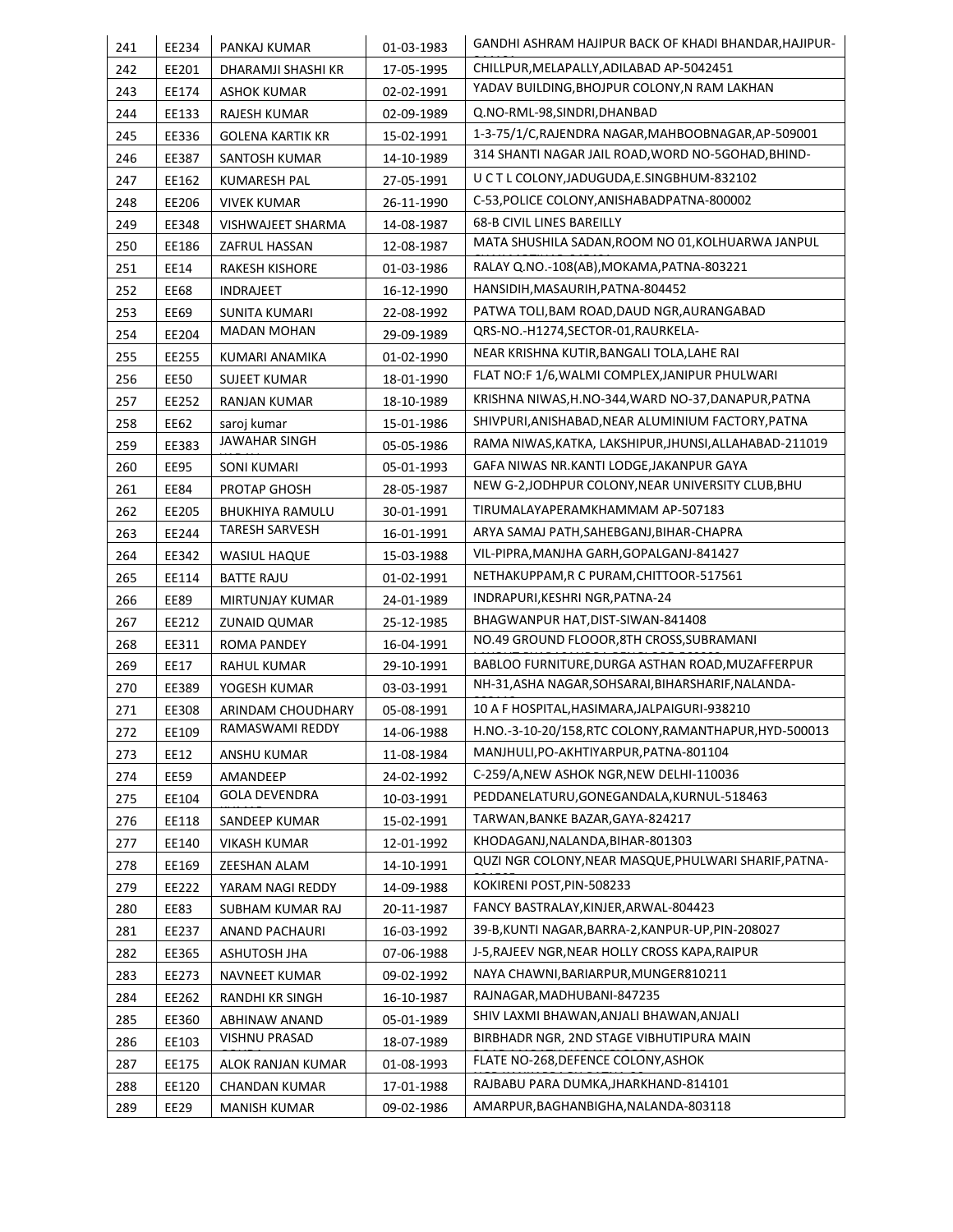| 290        | EE111          | <b>GOVINDA KUMAR</b>            | 02-07-1994               | KALER, ARWALBIHAR-824127                                                         |
|------------|----------------|---------------------------------|--------------------------|----------------------------------------------------------------------------------|
| 291        | EE181          | <b>VIBHA KUMARI</b>             | 14-12-1990               | SHARIF, SOHSARAI, D-NALANDA-803118                                               |
| 292        | EE329          | SIDNATH KUMAR                   | 23-06-1987               | GYAN MANDIR RD, JAITPUN, B-351, GALI NO-11, BADARPUR, NEW                        |
| 293        | <b>EE55</b>    | <b>VARUN KUMAR</b>              | 18-10-1991               | GREEN PARK COLONY, ROAD NO.-5, MANGAL CHOWK, KHEMNI                              |
| 294        | EE91           | <b>ALOK KUMAR</b>               | 02-02-1992               | NEAR COURT AREA EKRI, JEHANABAD, 804408                                          |
| 295        | EE10           | ABHISHEK KUMAR                  | 09-06-1988               | SINGH BROTHERS NAYA BAZAR, SIWAN, BIHAR-841235                                   |
| 296        | EE11           | AASHISH JHA                     | 06-06-1986               | H.NO.-57,JAI PRAKASH NGR,RJEEV PATH,DIMNA                                        |
| 297        | <b>EE70</b>    | <b>BIPUL KUMAR</b>              | 06-08-1989               | NURSING QTR., BLOCK C, ROOM NO.-06, PMCH CAMPUS, PATNA-                          |
| 298        | EE117          | SANJIBON AICH                   | 17-08-1984               | 43/1/A HEALTH INST.ROAD, DUMDUM CONTERMENT, KOLKATA                              |
| 299        | EE220          | KHUSHBU THAKUR                  | 11-11-1989               | KL-28/5, RD-23 TELCO COLONY, JSR JHARKHAND                                       |
| 300        | <b>EE30</b>    | <b>ROHIT KUMAR</b>              | 07-11-1987               | BAKHTYARPUR, NEAR POST OFFICE, STATION RD, PATNA                                 |
| 301        | EE356          | RENDUCHINTALA NAGA              | 19-05-1991               | D\126,RAMANACLUPETA,MACHILIPATNAM-521001                                         |
| 302        | EE202          | <b>PUSHKAR</b>                  | 24-02-1989               | ELECTRICAL ENGG. DEPARTMENT, NIT PATNA-800005                                    |
| 303        | EE27           | NITISH KUMAR SINGH              | 24-10-1989               | BANK OF INDIA, BALEY RD BRANCH, JAGDEOPATH, PATNA-14                             |
| 304        | EE73           | <b>SUMIT KUMAR</b>              | 11-04-1989               | A C C F-14-B A C C COLONY, SINDRI DHNBAD                                         |
| 305        | <b>EE87</b>    | <b>KUMUD RANJAN</b>             | 01-02-1992               | AKASH MARKET, SIPRA, BEUR, PATNA                                                 |
| 306        | EE56           | <b>GALI NARENDRA</b>            | 10-06-1991               | 1-252, BOLLAVARAM, PRODDTUR, KADAPAD, AP                                         |
| 307        | EE270          | <b>RABISH KUMAR</b>             | 15-07-1986               | BIRHA, AMARPUR, MEDNILAKHISARAI, PIN-811106                                      |
| 308        | EE172          | SHUBHADEEP DAS                  | 26-07-1989               | AUROBINDAPALLY, BARASAT-24 PGS-700124                                            |
| 309        | EE180          | <b>SUPRIYA</b>                  | 03-03-1990               | VILL+PO+MORE-MOKAMA-803302                                                       |
| 310        | EE292          | AMIT KUMAR                      | 09-10-1990               | JANKI DEVI,NEAR AT MASJID,RAMNA ROAD,PATNA-4                                     |
| 311        | <b>EE37</b>    | SAVU KUMAR                      | 09-06-1991               | PEDAKANTU PALLI(V&P)QURLA, AP-535101                                             |
| 312        | EE318          | RAKESH KUMAR                    | 16-05-1989               | D/206,F C I COLONY,FERTILIZER FACTORY,GORAKHPUR-273007                           |
| 314        | EE112          | NIRAJ KUMAR                     | 05-01-1989               | DUMRI, BUXAR, BIHAR-802120                                                       |
| 315        | EE124          | AVINASH KUMAR                   | 01-08-1990               | JAGDEO NGR, GALI NO-05 ANAITH, BHOJPUR                                           |
| 316        | EE215          | SHAIK HAFIZ AHMAD               | 10-07-1992               | D.NO-16-12-7(A),TIPPUKHAN STREETHINDUPUR-515201                                  |
| 317        | EE260          | SAURABH KRISHNA                 | 06-02-1986               | NORTH S K PURI,JAGDAMBA PATH,HOUSE NO 4A/6,PATNA                                 |
| 318        | EE361          | RAKESH KUMAR                    | 01-03-1987               | JANKI NAGAR,HANUMAN NAGAR,KANKARBAGH,PATNA-20                                    |
| 319        | EE170          | PRIYANKA                        | 25-07-1988               | BH COLONY, BHUTHNATH, PATNA-26                                                   |
| 320        | EE239          | ATUL KUMAR                      | 21-12-1990               | SARAI, VAISHALI STATE, BIHAR-844125                                              |
| 321        | EE153          | <b>LOKENDRA SINGH</b>           | 27-09-1988               | PRAGATI NGR, B/O-LINE NO-1, BIRLA NAGARGOWALIOR474004                            |
| 322        | EE216          | PINAKI CHATARJEE                | 02-01-1986               | QTR.NO-NB/13,NIT HOSTAL,BARRACK,DURGAPR,BARDWAN                                  |
| 323        | EE231          | SANJEET KR PANDIT               | 15-11-1985               | AT-KF-1 FLATE, QT NO-238G P SLOPE, KADMA, JSR831005                              |
| 324        | <b>EE74</b>    | <b>JOYTISH KUMAR</b>            | 05-01-1989               | PURAB TOLA.PATEL NAGAR                                                           |
| 325        | EE344          | SRIKANT KUNCHALA                | 09-06-1990               | H.NO-10-10-4/A, RAJA STRET, KAVALI-524201, AP                                    |
| 326        | EE276          | RAJESH KUMAR                    | 12-10-1982               | BHANWARPOKHAR, (NEAR THE COMUNATY                                                |
| 327        | EE146          | SAURABH SHUKLA                  | 27-01-1988               | FLATE NO -402, RGHU WARI COMPLEX, SAKET                                          |
| 328        | EE316          | PRINKA BHARTI                   | 03-09-1988               | YUSUFGANJ, NURSERY ROAD, NAKA NO-6, LALBAGH-846004                               |
| 329        | EE1            | DHARAMBIR KUMAR                 | 10-02-1986               | MELA ROAD, BIHIYA, BHOJPUR, BIHAR-802152                                         |
| 330        | EE386          | POOJA MISHRA                    | 30-03-1988               | RAJEEV NAGAR, KOTRA ROAD IN FRONT OF H.P.GAS                                     |
| 331        | EE335          | P SANJEEV REDDY                 | 12-06-1990               | 1-60, ANKILA(V), KOLIKONDA, MAHBUBMAGAR (DIST) AP-509371                         |
| 332        | <b>EE77</b>    | MRITYUNJAY KUMAR                | 26-02-1985               | ALKA COLONY, SANDALPUR, PATNA                                                    |
| 333        | EE22           | CHINTADA                        | 10-06-1991               | RAMAYYAVALARA,POLAKI,SRIKAKULAN,AP-532430                                        |
| 334        | EE41           | MANISH KUMAR SINGH              | 23-03-1990               | BAKHORAPUR, BARHARA, BHOJPUR, 802311                                             |
| 335        | <b>EE80</b>    | BIKASH CHANDRA SAHA             | 15-03-1986               | DHAKA, SIKARIPARA, DUMKA-816118                                                  |
|            | EE142          | H.SHIVA KANTH                   | 21-04-1991               | TANDOOR RD, JAHIRABAD, MODAK, AP-502220                                          |
|            |                |                                 |                          |                                                                                  |
| 336        |                |                                 |                          |                                                                                  |
| 337<br>338 | EE179<br>EE196 | RENZO C BABU<br>PRIYANKA KUMARI | 15-06-1991<br>27-01-1992 | CHUNGHATRA, MALAPURAM, KERALA-679334<br>F.NO.-30HSALIMPUR AHRA, GALI NO-1PATNA-3 |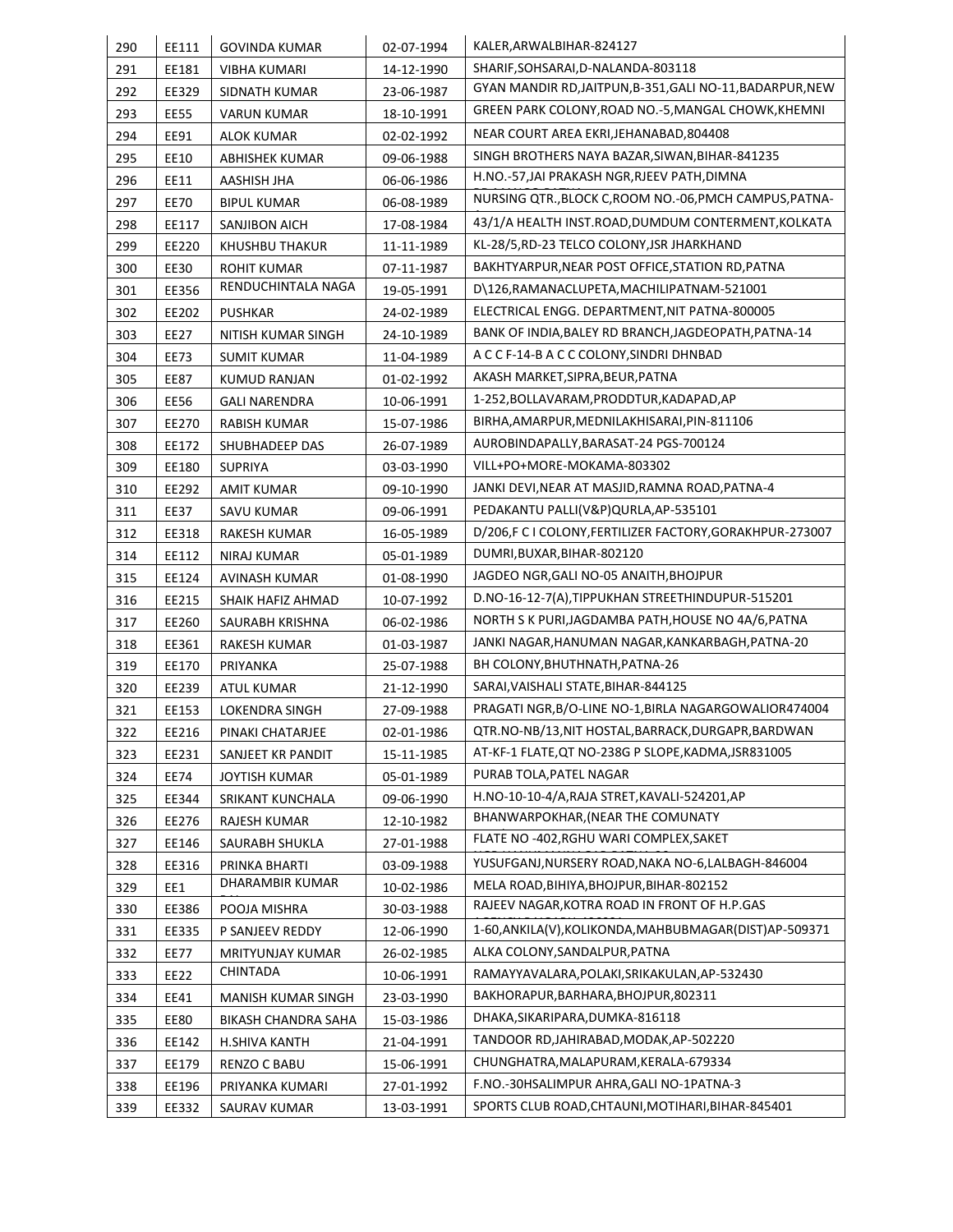| 340               | EE264          | PAWAN KR PRABHAKAR                 | 09-02-1983 | SIYAJI, INFRANT OF ADDERS COLONYDEVSANGH                                 |
|-------------------|----------------|------------------------------------|------------|--------------------------------------------------------------------------|
| 341               | EE299          | MD IMTAYAZ                         | 20-10-1985 | SUKHPUR, POST-KUSAIYA, SAMASTIPUR, PIN-848301                            |
| 342               | EE71           | MD ARSHAD ALI                      | 14-10-1990 | NO SRN COMPLEX, ROOM NO-18, WALIGANJ, BHOJPUR, ARHA                      |
| 343               | EE357          | DEEPANJAN SAMAJPATI                | 06-08-1988 | 6/42 KATA GANJ, KALYANI NADIA, WEST BENGAL-741250                        |
| 344               | EE309          | KUMAR GAURAV                       | 21-04-1987 | H.NO-829, ROAD NO-2, SO D DORANDA, RANCHI-834002                         |
| 345               | EE272          | <b>SUMIT SAURAV</b>                | 29-12-1987 | H/ORAKESH PAWAR, ROOM NO-4, 2ND                                          |
| 346               | EE98           | <b>RUPAM SIARMAH</b>               | 31-12-1986 | HRS KANIKUCHI, ARARA, KAMROOP (ASSAM)                                    |
| 347               | <b>EE78</b>    | PARTHA CHOUDHARY                   | 24-05-1984 | LANE NO-2, BALDEVJEW COLONY, KENJAR, ODISHA-758001                       |
| 348               | EE362          | RIPAN TIKADER                      | 15-08-1989 | A/AD HBH OF RESIDENCE, NIT ROURKELA, ORISA-769008                        |
| 349               | EE173          | KAUSJHAL KR BHARTI                 | 20-05-1989 | NAVIN NGR, DEEPNGR, NALANDA BIHAR-80311                                  |
| 350               | EE164          | SHAHJAHAL ALAM                     | 10-01-1989 | CHANDRA GOKHUL ROAD, GOPALGANJ, BIHAR                                    |
| 351               | EE345          | <b>BEJJANKI SRINIVAS</b>           | 06-08-1990 | BEGUPET, KARIMNAGAR, AP-505530                                           |
| 352               | EE26           | <b>VOOTKURI SRINO</b>              | 24-05-1991 | 8-104/24, NEAR-AGPUB, (VIM) RAMANNAPET, NALGONDA-                        |
| 353               | EE134          | <b>SURAJ KANT PRASAD</b>           | 14-02-1986 | QR.NO-B 45, CMPDI COLONY, KANKE ROAD, RANCHI                             |
|                   |                |                                    |            |                                                                          |
| 354               | EE154          | SAROJ KUMARI                       | 07-12-1990 | BRAHGORIYA, BITHUWAR, PANDOL, MADHUBANI                                  |
| 355               | EE184          | NURUSSLAM                          | 01-02-1989 | RAMGARHHWA, EAST CHAMPARAN-845433                                        |
| 356               | EE155          | <b>RAHUL KUMAR</b>                 | 27-10-1985 | Q.NO-179/400, RAJBANSHI NGR, BAILEY RD, PATNA-800023                     |
| 357               | EE190          | KODAUEETI NAGABABU                 | 20-04-1991 | 4-68-56,4TH WARD ,INDIRA NAGAR, MANDAI                                   |
| 358               | EE35           | ADITYA KUMAR SINHA                 | 03-01-1986 | SARAIYAPAR, PAITHANA, NALANDAISLAMPUR, BIHAR-801303                      |
| 359               | EE195          | PETETI SAIRAM                      | 02-07-1992 | 3-48-20, VIMLA NGR, TADEPALLI GODANW G DT-20, AP                         |
| 360               | EE210          | NETRANAND PATHAK                   | 28-02-1990 | NEAR MOTHER ENGLISH SCHOOL, LAXMI SAGAR, DARBHANGA                       |
| 361               | EE217          | HARI VIJAY VINKATA                 | 04-08-1991 | H V V SRAVANI, H. SIVARAMAKRISHNA, PLOT NO                               |
| 362               | EE352          | SYED NAHID ANJUM                   | 22-09-1991 | PATSAWRA, BARDWAN, WEST BENGAL-713363                                    |
| 363               | EE33           | PRINCE KUMAR                       | 12-08-1992 | MAHVAWA, PO-KURIA, P/S-PIPRA, EAST CHAMPRAN                              |
| 364               | EE148          | MISKIL ABDUL                       | 01-06-1989 | DO.NO.-13-101, MASJID INSIDE, TADIGADAPA DONKA                           |
| 365               | <b>EE38</b>    | M.NEEL SHANKAR                     | 21-03-1991 | N.JAGANNADHA PURAM MULAKAPALLIKHAMMAN, AP                                |
| 366               | EE182          | ANOOP SAXENA                       | 31-08-1985 | 538 KA/807, SHIVPURAM, TRIVENDRA NAGAR-3LACKNOW-                         |
| 367               | EE149          | RAJ KISHORE                        | 16-01-1988 | PABHERA, DHANRUA, PATNA                                                  |
| 368               | EE228          | SHANKAR RAJ S                      | 25-01-1990 | 14, APALAKHARA STREET, NARIMEDO, MADURAI-2                               |
| 369               | EE116          | GYANESHWAR KUMAR                   | 16-03-1988 | MAHABIR CHABUTRA, W.NO.-14, DUND NGR, AURANGABAD                         |
| 370               | EE137          | SUMIT KUMAR                        | 18-02-1987 | YARPUR D V C ROAD, NO 1 BEHIND GUPTA COMPLEX                             |
| 371               | EE130          | <b>JITENDRA KUMAR</b>              | 15-12-1986 | JAINAMORE, BOKARO, JHARKHAND                                             |
| 372               | EE353          | SAMUDRALA MADHU                    | 08-05-1990 | H.NO-3-12-111, KUMARPULLY MKT, HANAMKONDA, WGL, AP-                      |
| 373               | EE48           | <b>ANAND RAVI</b>                  | 19-08-1989 | PASRHA, MAHADDIPUR, KHAGARIYA                                            |
| 374               | EE171          | PANKAJ PRAKASH                     | 15-06-1987 | SUGGAPATTI, PHULPARAS, MADHUBANI                                         |
| 375               | EE310          | HARI MOHAN PRASAD                  | 23-11-1989 | THAWE, GOPALGANJ-841440                                                  |
| 376               | EE167          | <b>KEERTHI SURENDRA</b>            | 13-06-1985 | H NO 3-5-13 RTC BUS STAND ROAD                                           |
| 377               | EE350          | MASANI SOMNATH                     | 15-09-1990 | H.NO-3/545, BYRMAL STREETNANDYAL, KOORNUL, AP-518501                     |
| 378               | EE346          | NIRANJAN KUMAR                     | 08-02-1987 | B-47/179, SECOND FLOOR, GALI NO-4GURU NANAK PURA, LAXMI                  |
| 379               | EE339          | LALU RAM                           | 01-01-1979 | ELECTRICAL ENGG. DEPARTMENT, NIT PATNA-800005                            |
| 380               | EE333          | MD TAUHID REHMAN                   | 24-02-1990 | 20 BHARAVPAR, MURARPUR, BIHARSHARIF NALANDA, BIHAR                       |
| 381               | EE263          | SACHIN VAISAY                      | 12-07-1992 | HARINAGAR SUGAR MILL, WEST CHAMPARAN                                     |
| 382               | EE376          | RAKESH KUMAR                       | 05-01-1986 | 3RD FLOOR FLAT C 3/1, T.N, CHATERJEE STREET, KOL-700090                  |
| 383               | EE19           | DEEPAK KR KLYAN                    | 27-08-1983 | LEHARYAGANJ COLONY, WORD NO-1, MADHUBANI-847211                          |
|                   | EE32           | ILANGOVAN.K                        | 28-03-1988 | 14, SOLAI STREET, PERIYAKALAPET, PONDUCHERY-605014                       |
|                   |                |                                    |            |                                                                          |
|                   |                |                                    |            |                                                                          |
| 384<br>385<br>386 | EE295<br>EE320 | SURJEET KUMAR<br>PRASANT CHTURVEDI | 20-10-1989 | KARUNABAGH, SOHSHARAI, NALANDA-803118<br>ASAHANI, CHAINWA, CHAPRA-841204 |